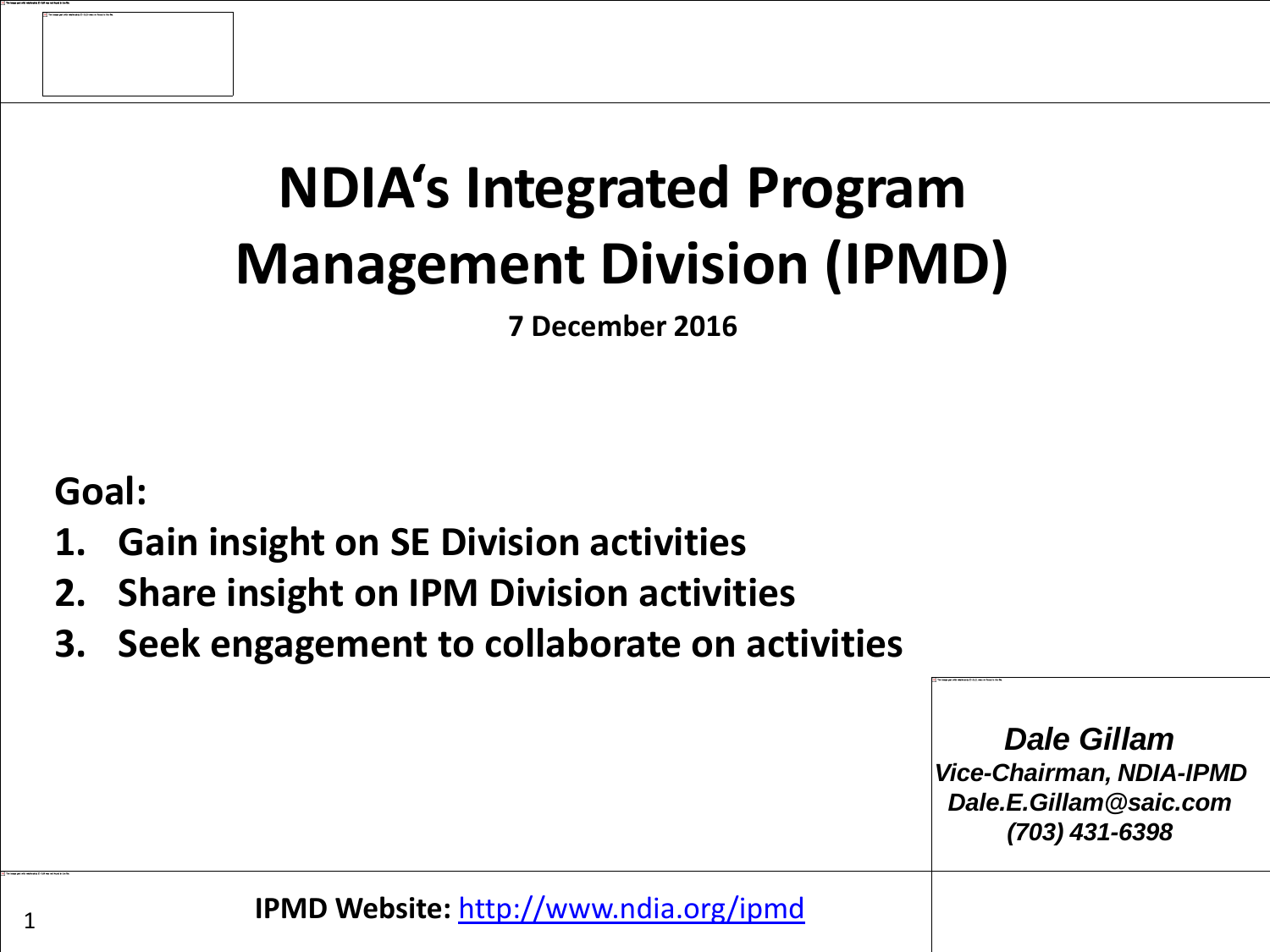**The IPMD is the primary forum for maintaining strong Industry and Government working relationships to promote disciplined program performance management methodologies for planning and executing programs to optimize outcomes. Disciplined program performance management methodologies include earned value management (EVM) as defined in the EIA-748 Standard for EVM Systems (EVMS) that the IPMD authored and maintains.** 

**The IPMD actively works to foster the mutual understanding and the effective development, implementation, and use of disciplined program performance management methodologies. The IPMD initiates and leads program management improvement initiatives with the DoD and other Federal agencies for the mutual benefit of the Industrial base and the Government to understand and adapt to changes in the procurement environment.**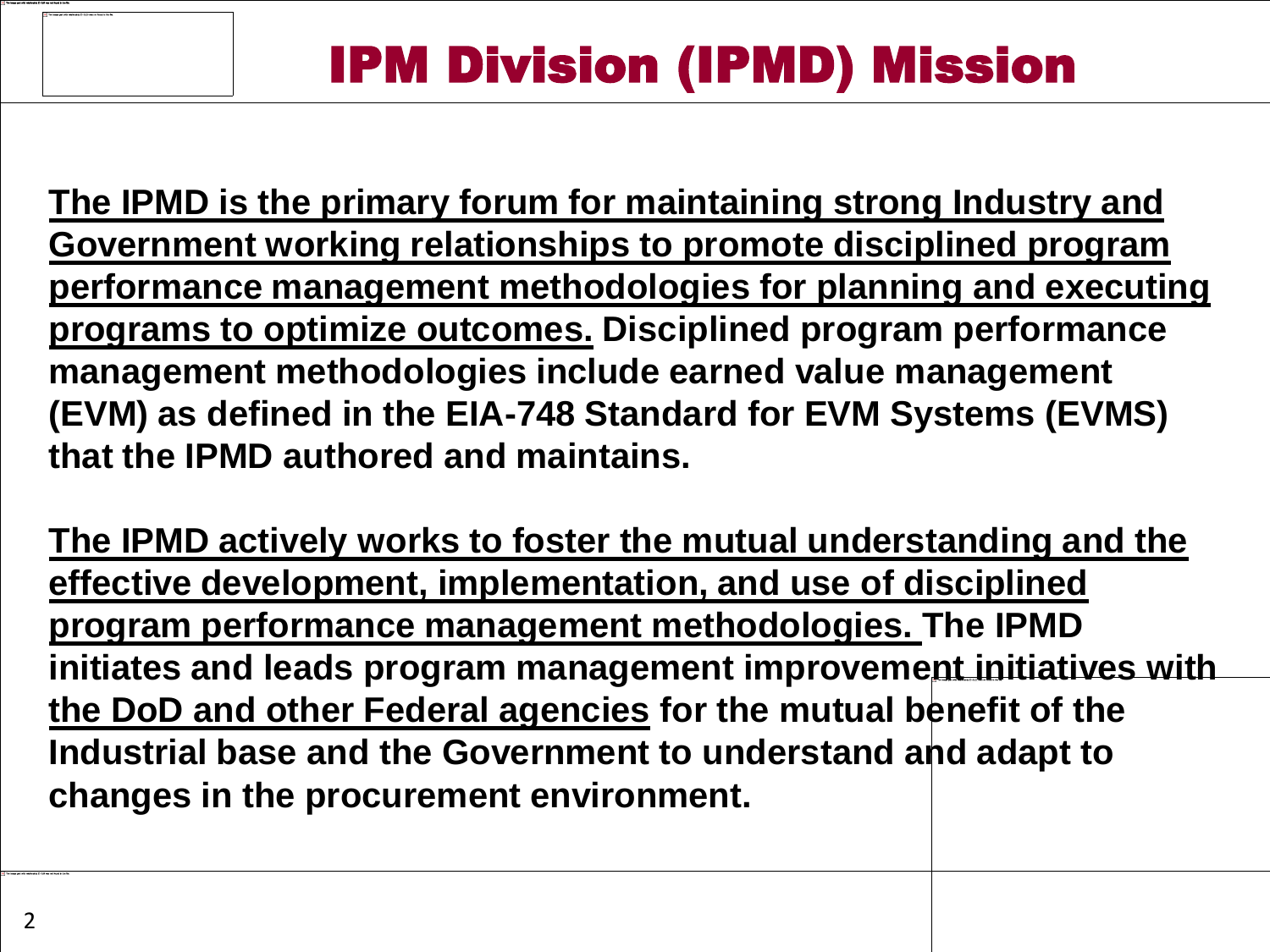### IPM Division (IPMD) Specific Objectives (1 of 2)

- **1. Provide the forum for building strong government and industry working relationships to promote and communicate integrated program management best practices using earned value management (EVM) and other related processes for the mutual benefit of suppliers and customers. This forum includes all U.S. government agencies as well as international organizations implementing integrated program management systems.**
- **2. Create and maintain NDIA IPMD Guides for use by both industry and government agencies, to further best practices and development of integrated program management policies and procedures. The NDIA guides are cited by OMB for use by various government agencies as the basis for the development of their EVM policies and procedures.**
- **3. Maintain the EIA-748 Earned Value Management Systems (EVMS) Standard. As one component of an integrated program management system, EVM provides visibility into program technical, schedule, and cost performance. EVM practices can be scaled to reflect the type of work and is suitable for all projects and programs, adding management value for both industry and government.**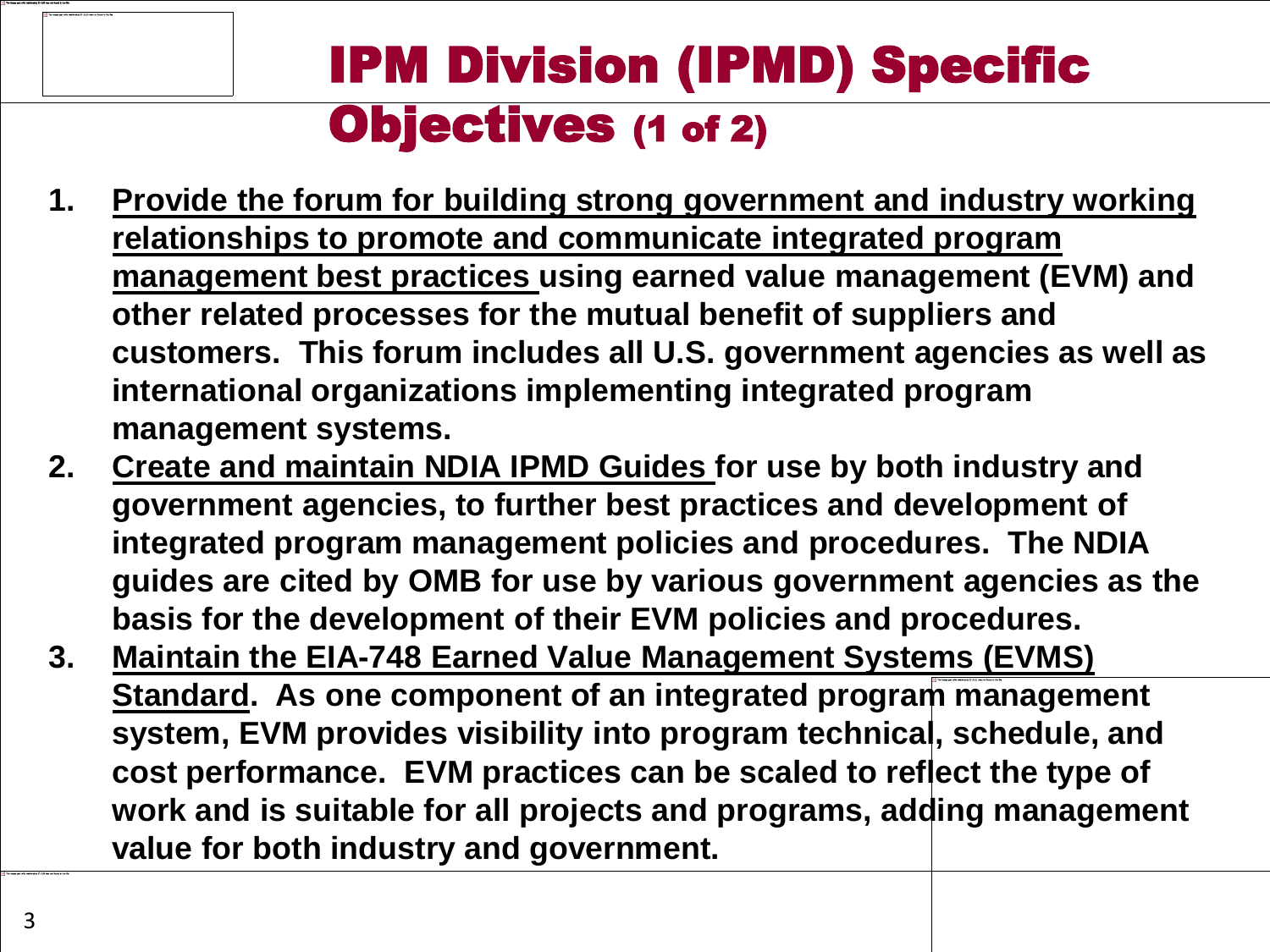#### IPM Division (IPMD) Specific Objectives (2 of 2)

- **4. Develop and represent industry positions on integrated program management best practices as well as EVMS Standard implementation interpretations at relevant joint government and industry working groups, special meetings, and in connection with new initiatives as well as work to resolve interpretation differences.**
- **5. Work jointly and in a cooperative environment with government to resolve common issues related to improving integrated program management practices, including the establishment of working groups for specific focus areas.**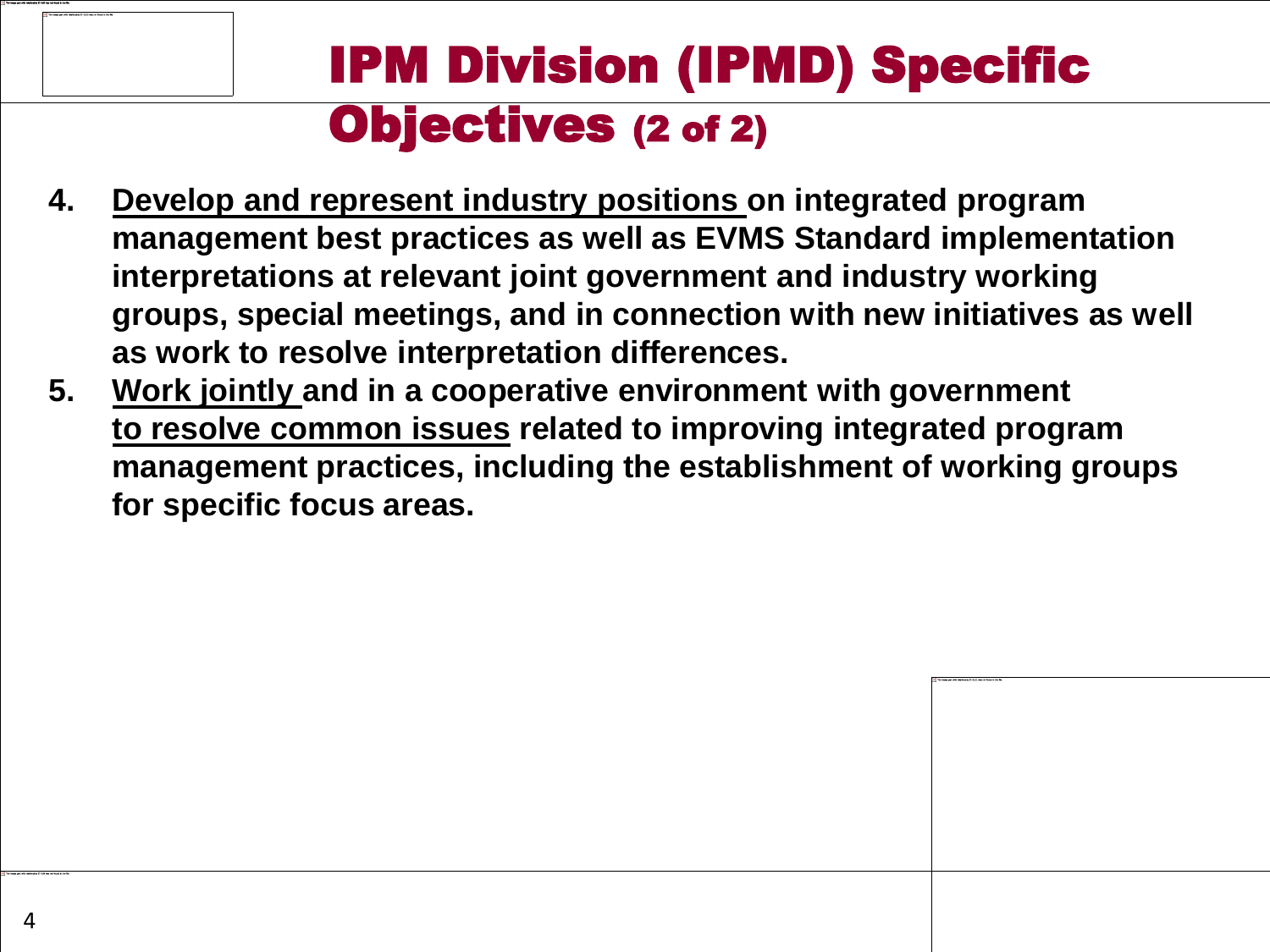## IPMD Operational Details

- **~600 members (~120 come to the Division meetings)**
- **17 Board members representing large, medium, & small contractors**
- **Formal Meetings**
	- Three Division-wide meetings a year (3.5 day long sessions)
		- 1 day Board only, 1 day Industry and Gov't separately, 1 Joint day, then .5 subset
	- Two to three Board only meetings a year (typically 1.5 2 days long)
	- Two major "conferences" (3.5 days long) one in Fall and one in Spring
- **IPMD Guides – Nine formal Guides and other white papers**
- **Working Groups are key**
	- **Program Management**
	- **EVMS for Agile Development**
	- **Civilian Agency Industry Working Group (CAIWG)**
	- **Planning and Scheduling**
	- **Prime and Subcontract Management**
	- **Contracts**
	- **CSDR**
	- **Clearinghouse**
	- **Guides Steering Group**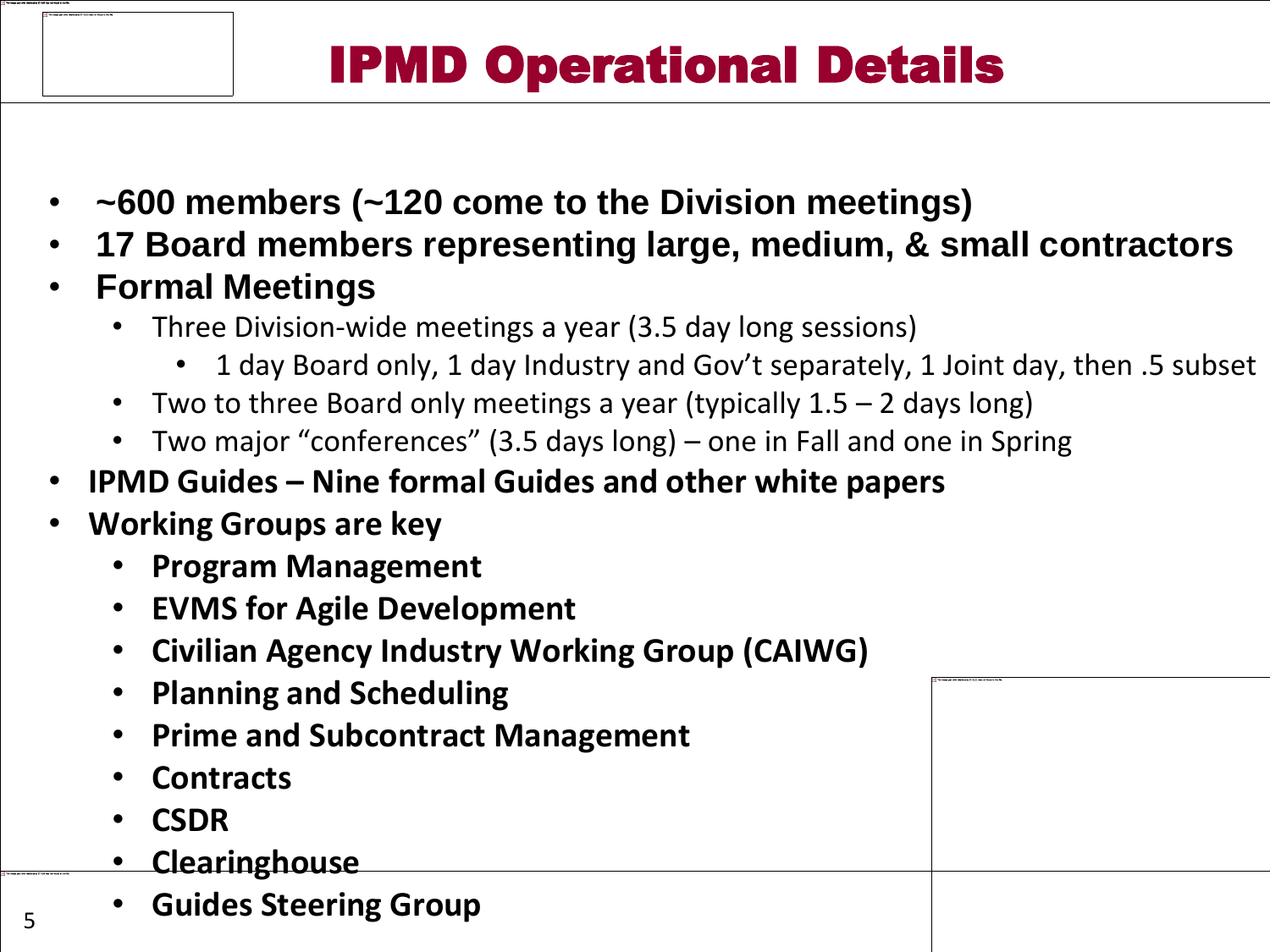- Multiple Working Groups Within NDIA and Other Organizations Have Shared Interests
- Most Providing Best Practices or Guidance in these Interest Areas
- Unintended Conflicts on Guidance can Result Without **Collaboration**
- Mechanisms to Share Information Could Benefit All Involved
- The NDIA value proposition is improved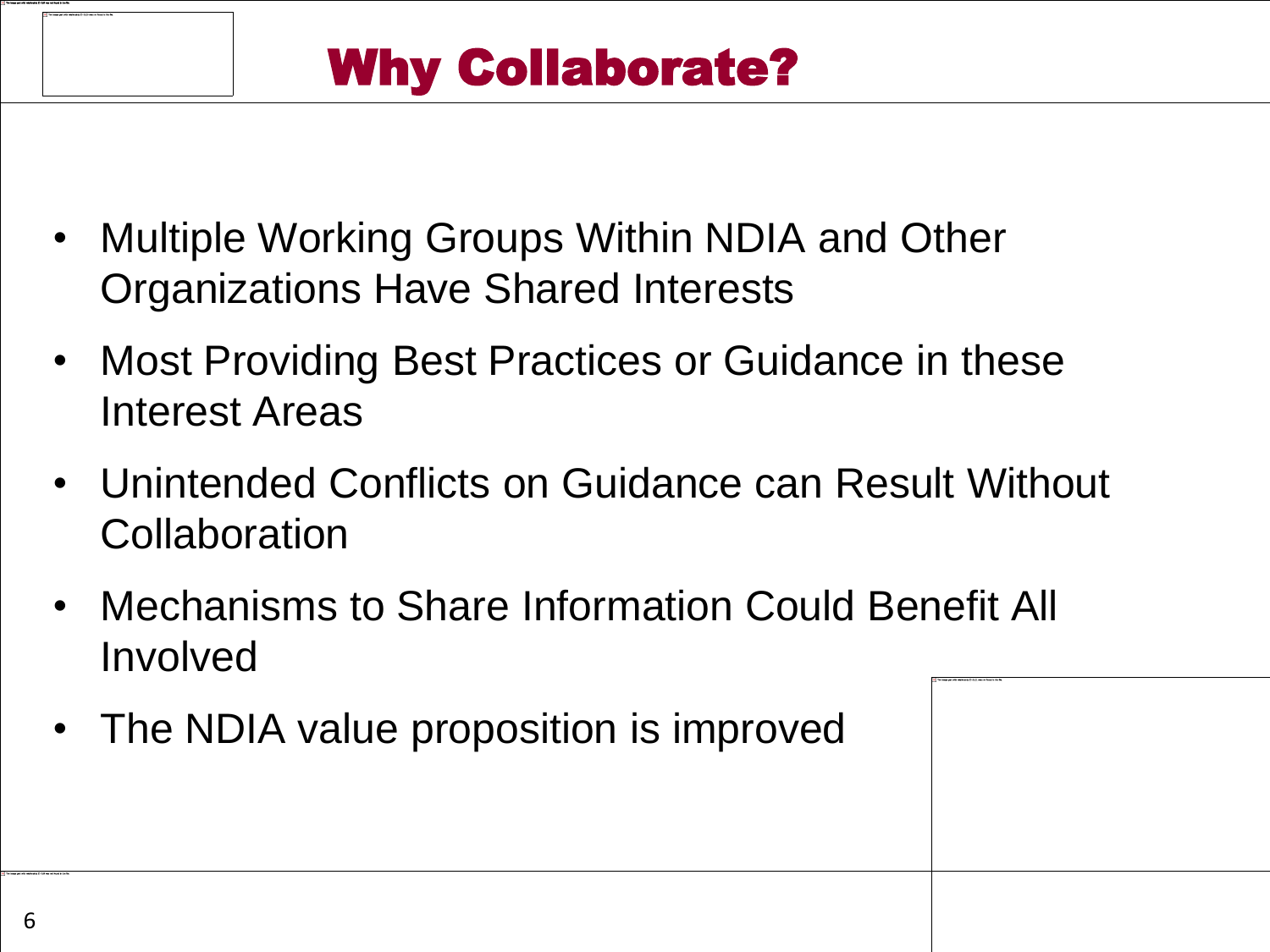

#### **NDIA IPM Division Focal Points in Recent Years**



#### Systems Engineering

**NDIA SE Division Focal Points in Recent Years**

**NDIA IPM and SE Divisions "violently agree" on the need to address Agile Opportunity to collaborate on empowering framework for both SE and IPM**